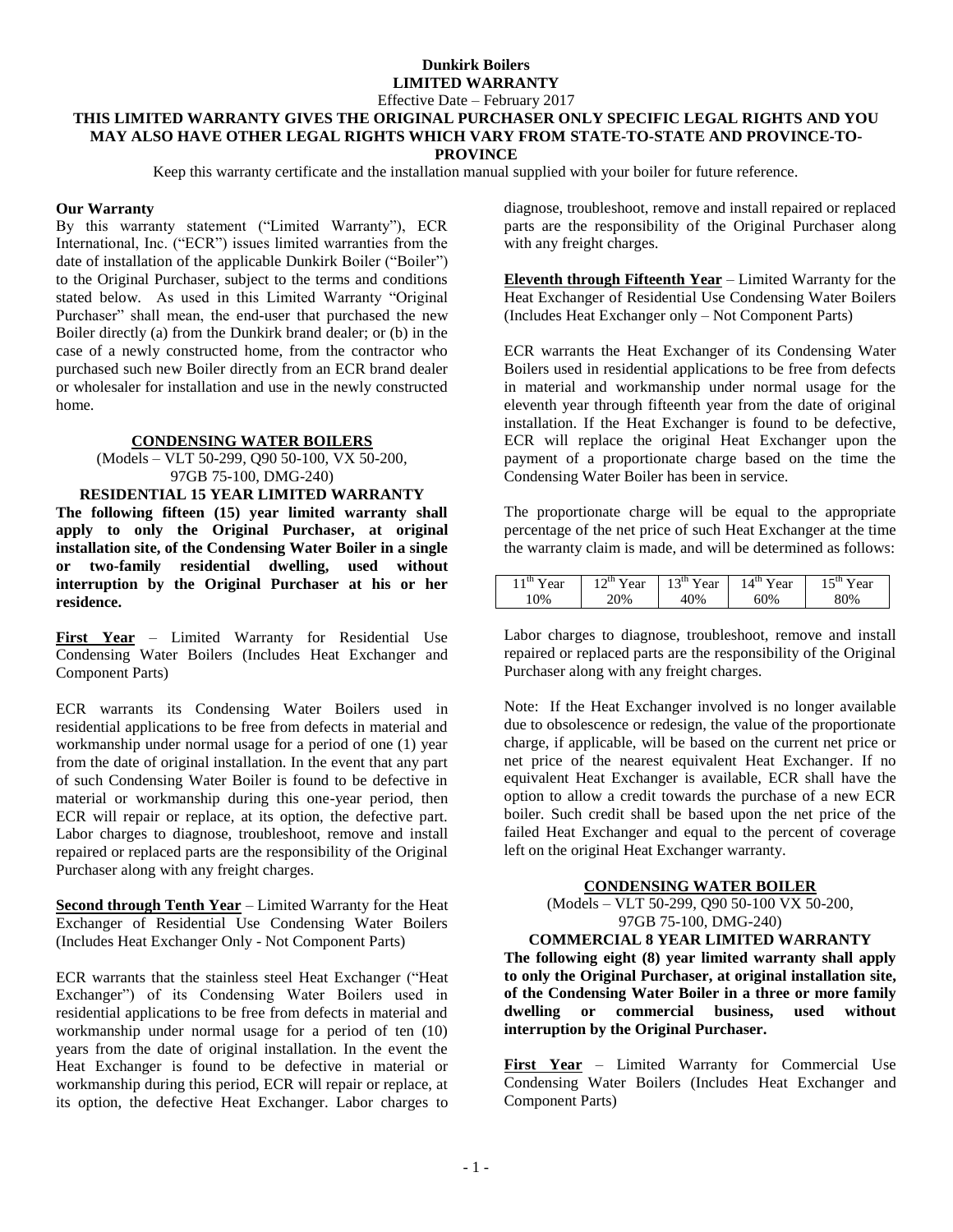Effective Date – February 2017

#### **THIS LIMITED WARRANTY GIVES THE ORIGINAL PURCHASER ONLY SPECIFIC LEGAL RIGHTS AND YOU MAY ALSO HAVE OTHER LEGAL RIGHTS WHICH VARY FROM STATE-TO-STATE AND PROVINCE-TO-PROVINCE**

Keep this warranty certificate and the installation manual supplied with your boiler for future reference.

ECR warrants its Condensing Water Boilers used in commercial applications to be free from defects in material and workmanship under normal usage for a period of one (1) year from the date of original installation. In the event that any part of such Condensing Water Boiler is found to be defective in material or workmanship during this one-year period, then ECR will repair or replace, at its option, the defective part. Labor charges to diagnose, troubleshoot, remove and install repaired or replaced parts are the responsibility of the Original Purchaser along with any freight charges.

**Second through Fourth Year** – Limited Warranty for the Heat Exchanger of Commercial Use Condensing Water Boilers (Includes Heat Exchanger Only - Not Component Parts)

ECR warrants that the Heat Exchanger of its Condensing Water Boilers used in commercial applications to be free from defects in material and workmanship under normal usage for a period of four (4) years from the date of original installation. In the event the Heat Exchanger is found to be defective in material or workmanship during this period, ECR will repair or replace, at its option, the defective Heat Exchanger. Labor charges to diagnose, troubleshoot, remove and install repaired or replaced parts are the responsibility of the Original Purchaser along with any freight charges.

**Fifth through Eighth Year** – Limited Warranty for the Heat Exchanger of Commercial Use Condensing Water Boilers (Includes Heat Exchanger only – Not Component Parts)

ECR warrants the Heat Exchanger of its Condensing Water Boilers used in commercial applications to be free from defects in material and workmanship for the fifth year through eighth year from the date of installation. If the Heat Exchanger is found to be defective, ECR will replace the original Heat Exchanger upon the payment of a proportionate charge based on the time the Condensing Water Boiler has been in service.

The proportionate charge will be equal to the appropriate percentage of the net price of such Heat Exchanger at the time the warranty claim is made, and will be determined as follows:

| $\leq$ <sup>th</sup><br>ear<br>◡ | -m<br>ear<br>U | $\neg$ th<br>ear | oτn<br>ear |
|----------------------------------|----------------|------------------|------------|
| $U_{\alpha}$                     | $\frac{10}{6}$ | $\gamma_{0/2}$   |            |

Labor charges to diagnose, troubleshoot, remove and install repaired or replaced parts are the responsibility of the Original Purchaser along with any freight charges.

Note: If the Heat Exchanger involved is no longer available due to obsolescence or redesign, the value of the proportionate charge, if applicable, will be based on the current net price or net price of the nearest equivalent Heat Exchanger. If no equivalent Heat Exchanger is available, ECR shall have the option to allow a credit towards the purchase of a new ECR boiler. Such credit shall be based upon the net price of the failed Heat Exchanger and equal to the percent of coverage left on the original Heat Exchanger warranty.

# **CAST IRON WATER BOILER** (Models – DXL, WPSB, XEB, EW & EXB)

**RESIDENTIAL 20 YEAR LIMITED WARRANTY The following twenty (20) year limited warranty shall apply to only the Original Purchaser, at original installation site, of the Boiler in a single or two-family residential dwelling, used without interruption by the Original Purchaser at his or her residence.**

**First Year** – Limited Warranty for Residential Use Cast Iron Water Boilers (Includes Heat Exchanger and Component Parts)

ECR warrants its Boilers used in residential applications to be free from defects in material and workmanship under normal usage for a period of one (1) year from the date of original installation. In the event that any part of such Boiler is found to be defective in material or workmanship during this oneyear period, then ECR will repair or replace, at its option, the defective part. Labor charges to diagnose, troubleshoot, remove and install repaired or replaced parts are the responsibility of the Original Purchaser along with any freight charges.

**Second through Twentieth Year** – Limited Warranty for the Heat Exchanger of Residential Use Cast Iron Water Boilers (Includes Heat Exchanger Only - Not Component Parts)

ECR warrants that the Heat Exchanger ("Heat Exchanger") of its Boilers used in residential applications to be free from defects in material and workmanship under normal usage for the second year through the twentieth year from the date of original installation. In the event the Heat Exchanger is found to be defective in material or workmanship during this period, ECR will repair or replace, at its option, the defective Heat Exchanger. Labor charges to diagnose, troubleshoot, remove and install repaired or replaced parts are the responsibility of the Original Purchaser along with any freight charges.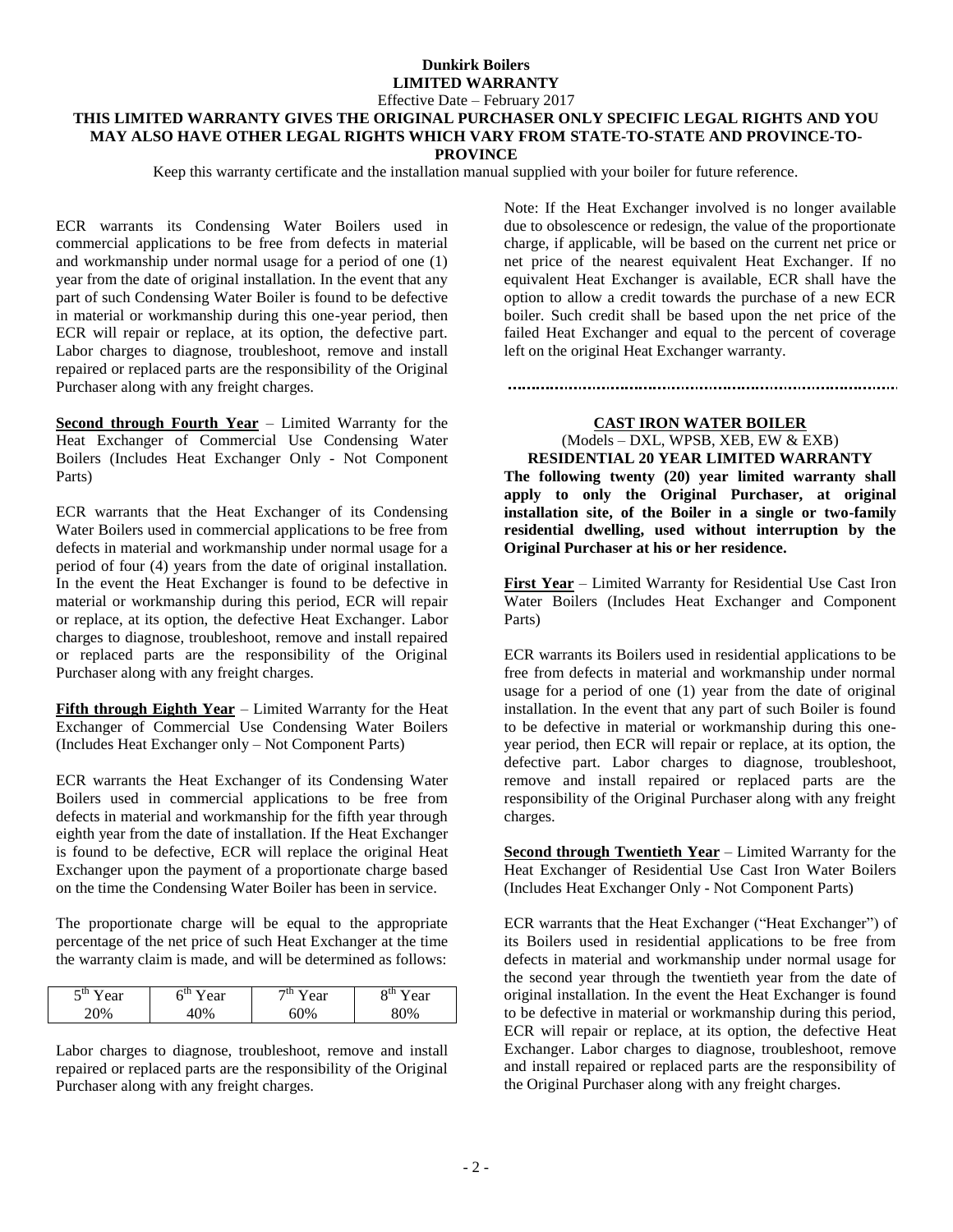Effective Date – February 2017

# **THIS LIMITED WARRANTY GIVES THE ORIGINAL PURCHASER ONLY SPECIFIC LEGAL RIGHTS AND YOU MAY ALSO HAVE OTHER LEGAL RIGHTS WHICH VARY FROM STATE-TO-STATE AND PROVINCE-TO-**

**PROVINCE**

Keep this warranty certificate and the installation manual supplied with your boiler for future reference.

Note: If the Heat Exchanger involved is no longer available due to obsolescence or redesign, the value of the proportionate charge, if applicable, will be based on the current net price or net price of the nearest equivalent Heat Exchanger. If no equivalent Heat Exchanger is available, ECR shall have the option to allow a credit towards the purchase of a new ECR boiler. Such credit shall be based upon the net price of the failed Heat Exchanger and equal to the percent of coverage left on the original Heat Exchanger warranty.

### **CAST IRON WATER BOILER**

(Models – DXL, WPSB, XEB, EW & EXB) **COMMERCIAL 10 YEAR LIMITED WARRANTY The following ten (10) year limited warranty shall apply to only the Original Purchaser, at original installation site, of the Boiler in a three or more family dwelling or commercial business, used without interruption by the Original Purchaser.**

**First Year** – Limited Warranty for Commercial Use Cast Iron Water Boilers (Includes Heat Exchanger and Component Parts)

ECR warrants its Boilers used in commercial applications to be free from defects in material and workmanship under normal usage for a period of one (1) year from the date of original installation. In the event that any part of such Boiler is found to be defective in material or workmanship during this one-year period, then ECR will repair or replace, at its option, the defective part. Labor charges to diagnose, troubleshoot, remove and install repaired or replaced parts are the responsibility of the Original Purchaser along with any freight charges.

**Second through Tenth Year** – Limited Warranty for the Heat Exchanger of Commercial Use Cast Iron Water Boilers (Includes Heat Exchanger Only – Not Component Parts)

ECR warrants that the Heat Exchanger of its Boilers will be free from defects in material and workmanship under normal usage for a period of ten (10) years from the date of original installation. In the event that a Heat Exchanger is found to be defective in material or workmanship during this period, ECR will repair or replace, at its option, the defective Heat Exchanger. Labor charges to diagnose, troubleshoot, remove and install repaired or replaced parts are the responsibility of the Original Purchaser along with any freight charges.

Note: If the Heat Exchanger involved is no longer available due to obsolescence or redesign, the value of the proportionate charge, if applicable, will be based on the current net price or net price of the nearest equivalent Heat Exchanger. If no equivalent Heat Exchanger is available, ECR shall have the option to allow a credit towards the purchase of a new ECR boiler. Such credit shall be based upon the net price of the failed Heat Exchanger and equal to the percent of coverage left on the original Heat Exchanger warranty.

### **CAST IRON STEAM BOILER**

(Models – PSB & ESC)

#### **RESIDENTIAL 12 YEAR LIMITED WARRANTY**

**The following twelve (12) year limited warranty shall apply to only the Original Purchaser, at original installation site, of the Boiler in a single or two-family residential dwelling, used without interruption by the Original Purchaser at his or her residence.**

**First Year** – Limited Warranty for Residential Use Cast Iron Steam Boilers (Includes Heat Exchanger and Component Parts)

ECR warrants its Boilers used in residential applications to be free from defects in material and workmanship under normal usage for a period of one (1) year from the date of original installation. In the event that any part of such Boiler is found to be defective in material or workmanship during this oneyear period, then ECR will repair or replace, at its option, the defective part. Labor charges to diagnose, troubleshoot, remove and install repaired or replaced parts are the responsibility of the Original Purchaser along with any freight charges.

**Second through Twelfth Year** – Limited Warranty for the Heat Exchanger of Residential Use Cast Iron Steam Boilers (Includes Heat Exchanger Only - Not Component Parts)

ECR warrants that the Heat Exchanger of its Boilers used in residential applications to be free from defects in material and workmanship under normal usage for a period of twelve (12) years from the date of original installation. In the event the Heat Exchanger is found to be defective in material or workmanship during this period, ECR will repair or replace, at its option, the defective Heat Exchanger. Labor charges to diagnose, troubleshoot, remove and install repaired or replaced parts are the responsibility of the Original Purchaser along with any freight charges.

Note: If the Heat Exchanger involved is no longer available due to obsolescence or redesign, the value of the proportionate charge, if applicable, will be based on the current net price or net price of the nearest equivalent Heat Exchanger. If no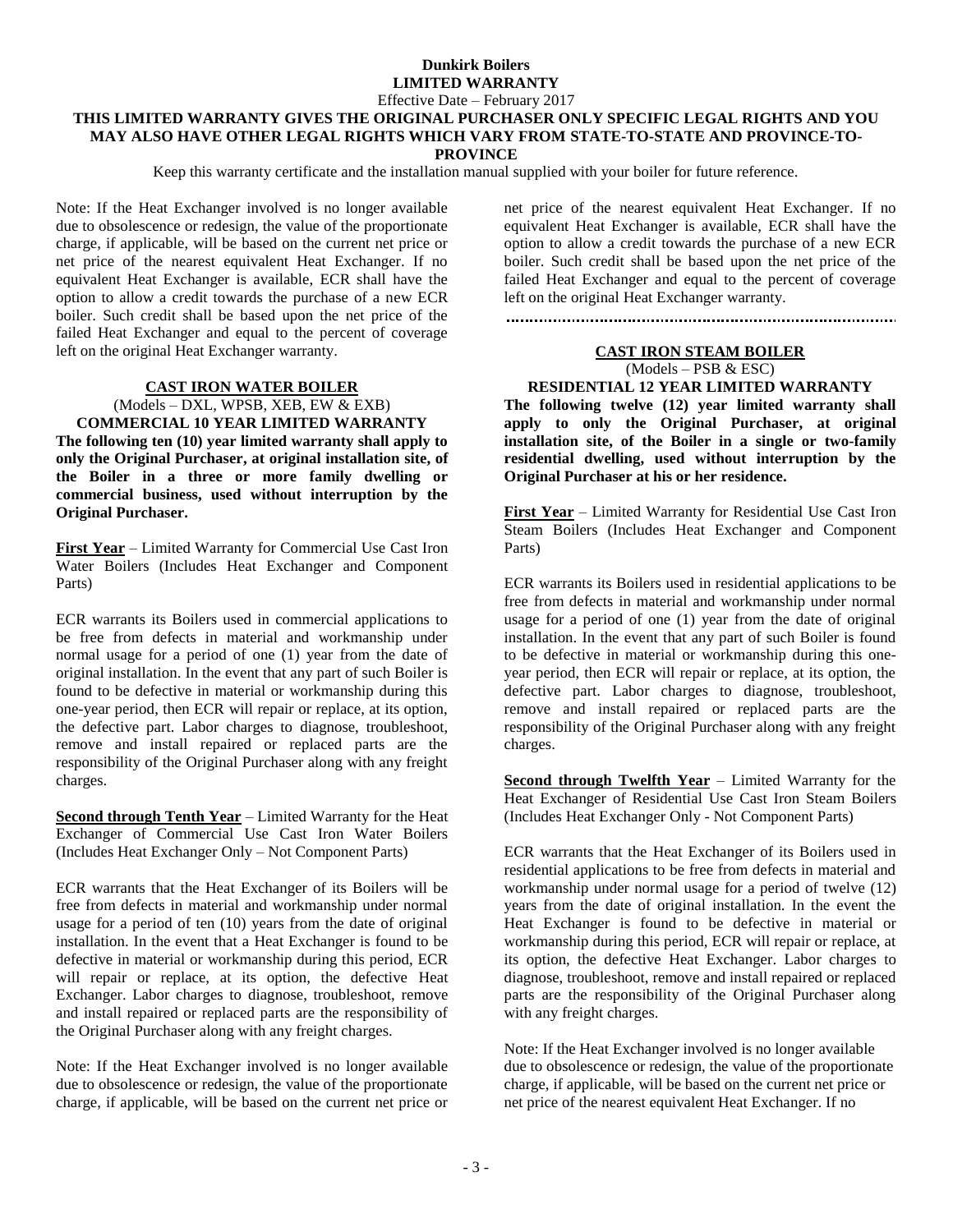Effective Date – February 2017

#### **THIS LIMITED WARRANTY GIVES THE ORIGINAL PURCHASER ONLY SPECIFIC LEGAL RIGHTS AND YOU MAY ALSO HAVE OTHER LEGAL RIGHTS WHICH VARY FROM STATE-TO-STATE AND PROVINCE-TO-PROVINCE**

Keep this warranty certificate and the installation manual supplied with your boiler for future reference.

equivalent Heat Exchanger is available, ECR shall have the option to allow a credit towards the purchase of a new ECR boiler. Such credit shall be based upon the net price of the failed Heat Exchanger and equal to the percent of coverage left on the original Heat Exchanger warranty.

## **CAST IRON STEAM BOILER** (Models – PSB & ESC)

**COMMERCIAL 10 YEAR LIMITED WARRANTY The following ten (10) year limited warranty shall apply to only the Original Purchaser, at original installation site, of the Boiler in a three or more family dwelling or commercial business, used without interruption by the Original Purchaser.**

**First Year** – Limited Warranty for Commercial Use Cast Iron Steam Boilers (Includes Heat Exchanger and Component Parts)

ECR warrants its Boilers used in commercial applications to be free from defects in material and workmanship under normal usage for a period of one (1) year from the date of original installation. In the event that any part of such Boiler is found to be defective in material or workmanship during this one-year period, then ECR will repair or replace, at its option, the defective part. Labor charges to diagnose, troubleshoot, remove and install repaired or replaced parts are the responsibility of the Original Purchaser along with any freight charges.

**Second through Tenth Year** – Limited Warranty for the Heat Exchanger of Commercial Use Cast Iron Steam Boilers (Includes Heat Exchanger Only – Not Component Parts)

ECR warrants that the Heat Exchanger of its Boilers will be free from defects in material and workmanship under normal usage for a period of ten (10) years from the date of original installation. In the event that a Heat Exchanger is found to be defective in material or workmanship during this period, ECR will repair or replace, at its option, the defective Heat Exchanger. Labor charges to diagnose, troubleshoot, remove and install repaired or replaced parts are the responsibility of the Original Purchaser along with any freight charges.

Note: If the Heat Exchanger involved is no longer available due to obsolescence or redesign, the value of the proportionate charge, if applicable, will be based on the current net price or net price of the nearest equivalent Heat Exchanger. If no equivalent Heat Exchanger is available, ECR shall have the option to allow a credit towards the purchase of a new ECR boiler. Such credit shall be based upon the net price of the

failed Heat Exchanger and equal to the percent of coverage left on the original Heat Exchanger warranty.

## **CAST IRON STEAM BOILER**

### (Model – D249) **COMMERCIAL & RESIDENTIAL 10 YEAR LIMITED WARRANTY**

**The following ten (10) year limited warranty shall apply to only the Original Purchaser, at original installation site, of the Boiler, used without interruption by the Original Purchaser.**

**First Year** – Limited Warranty for Commercial and Residential Use Cast Iron Steam Boilers (Includes Cast Iron Sections and Component Parts)

ECR warrants its Boilers used in commercial and residential applications to be free from defects in material and workmanship under normal usage for a period of one (1) year from the date of original installation. In the event that any part of such Boiler is found to be defective in material or workmanship during this one-year period, then ECR will repair or replace, at its option, the defective part. Labor charges to diagnose, troubleshoot, remove and install repaired or replaced parts are the responsibility of the Original Purchaser along with any freight charges.

**Second through Tenth Year** – Limited Warranty for the Cast Iron Section of Commercial and Residential Use Cast Iron Steam Boilers (Includes Cast Iron Sections Only – Not Component Parts)

ECR warrants that the cast iron sections of its Boilers will be free from defects in material and workmanship under normal usage for a period of ten (10) years from the date of original installation. In the event that a cast iron section is found to be defective in material or workmanship during this period, ECR will repair or replace, at its option, the defective cast iron section. Labor charges to diagnose, troubleshoot, remove and install repaired or replaced parts are the responsibility of the Original Purchaser along with any freight charges.

Note: If the cast iron section involved is no longer available due to product obsolescence or redesign, the value of the proportionate charge, if applicable, will be based on the current net price or net price of the nearest equivalent cast iron section and equal to the percent of coverage left on the original Heat Exchanger warranty.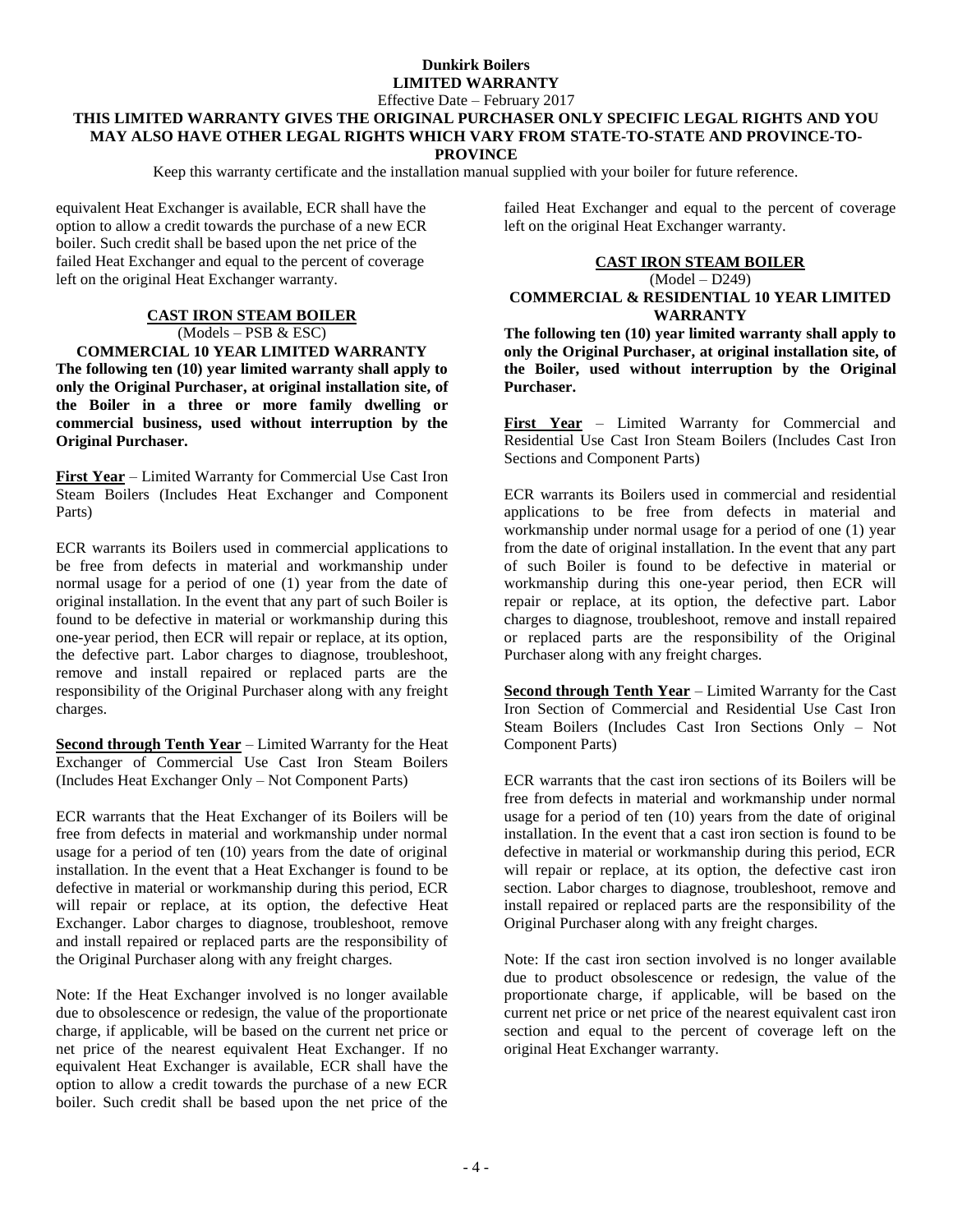Effective Date – February 2017

# **THIS LIMITED WARRANTY GIVES THE ORIGINAL PURCHASER ONLY SPECIFIC LEGAL RIGHTS AND YOU MAY ALSO HAVE OTHER LEGAL RIGHTS WHICH VARY FROM STATE-TO-STATE AND PROVINCE-TO-**

**PROVINCE**

Keep this warranty certificate and the installation manual supplied with your boiler for future reference.

### **LIMITATIONS/EXCLUSIONS – APPLIES TO ALL WARRANTIES**

1. Under no circumstances will ECR be responsible for any other costs associated with rectifying the defective part, including, without limitation, costs associated with removing and reinstalling the defective part or its replacement part, and all labor and material costs connected therewith, including, without limitation, costs associated with supplying/returning the defective part to ECR. Replacement material will be invoiced to the distributor in the usual manner and will be subjected to adjustment upon proof of defect.

2. The Limited Warranty covers only the Heat Exchanger for the second through the last warranted year from date of original installation. All other component parts furnished by ECR, but purchased from other manufacturers, shall be limited to their warranties, if any.

3. This Limited Warranty will not be applicable if the Boiler is (i) used or operated over its rated capacity; (ii) installed for uses other than for residential or commercial use, as specified by the applicable warranty; (iii) not maintained in accordance with ECR's recommendation or accepted good practice as determined by industry standards; or (iv) subjected to unauthorized alteration.

4. This Limited Warranty in no way can be considered as a guarantee of workmanship of an installer or repairman connected with the installation or repair of the Boiler or as imposing on ECR liability of any nature for unsatisfactory performance as a result of faulty workmanship in the installation or service of the Boiler, which liability is hereby expressly disclaimed.

5. This Limited Warranty will not be applicable if the Boiler has been damaged as a result of being improperly installed, serviced or operated, including, without limitation, operated with insufficient water (dry fire); allowed to freeze; improper water conditions or subjected to flood conditions.

6. In order for this Limited Warranty to be effective (i) the Boiler must have been assembled/installed in strict compliance with installation instructions furnished with the Boiler by ECR; and (ii) the Boiler sections must not have been damaged during shipment and installation.

7. The furnishing of replacement parts under the terms of this Limited Warranty will apply to the original warranty period and will not serve to extend such period.

8. ECR shall not be liable for any damages, defaults or delays in performance under this Limited Warranty caused by any contingency beyond its control, including, without limitation, a shortage or reduced supply of energy or raw materials, freezing, flood, fire, wind or lightning.

9. ECR is in no way liable for any damages that may result from (i) the failure of external wiring, piping, or other attachments and accessory products not integral with the Boiler; (ii) installation, service or operation that is not in compliance with all applicable federal, state and provincial laws or regulations; (iii) misapplication or the use of the Boiler for purposes other for which it was designed; or (iv) the use of parts not supplied or designated by ECR.

10. The remedy for breach of this Limited Warranty is expressly limited to the repair or replacement of any part found to be defective under conditions of normal use, and the remedy for breach of this Limited Warranty, statutory duty or by reason of tort (including, without limitation, negligence) does not extend to liability for incidental, special or consequential damages or losses, such as loss for the use of the material, inconvenience or loss of time. The maximum liability of ECR in connection with the sale of this product shall not in any case exceed the price of the part claimed to be defective, or the price of the Boiler if the entire Boiler is claimed to be defective. ECR EXPRESSLY DISCLAIMS AND EXCLUDES ANY AND ALL LIABILITY IN TORT AND CONTRACT FOR CONSEQUENTIAL OR INCIDENTAL DAMAGES FOR BREACH OF ANY EXPRESS OR IMPLIED WARRANTY. **Please Note: Some States do not allow the exclusion or limitation of incidental or consequential damages, so the above limitation or exclusion may not apply to you.**

11. For all sales not subject to the Magnuson-Moss Warranty Act or Provincial consumer protection legislation, as applicable, there are no implied warranties of merchantability and/or fitness for any particular purpose all of which are hereby specifically disclaimed. For all other sales, all implied warranties of merchantability and/or fitness for any particular purpose are limited in duration to the period of this Limited Warranty. This Limited Warranty is the complete and exclusive statement of warranty terms. **Please Note: Some States do not allow limitations on how long an implied warranty lasts, so the above limitation may not apply to you.**

12. ECR warranties shall apply to the original purchaser at the time of the original installation, used without interruption. Warranties are non-transferable.